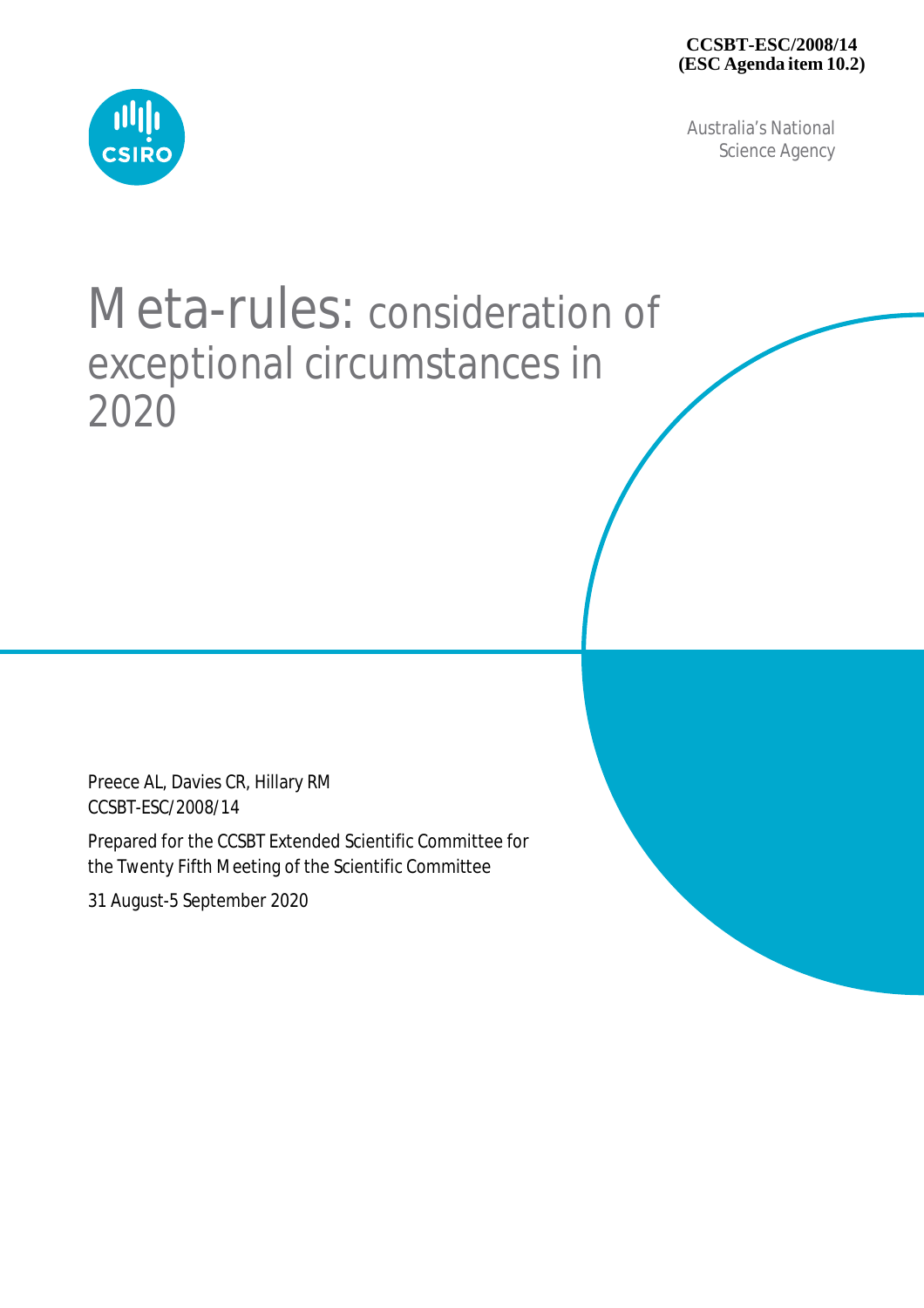#### **Citation**

Preece AL, Davies CR, Hillary RM (2020) Meta-rules: consideration of exceptional circumstances in 2020. CSIRO, Australia. CCSBT-ESC/2008/14.

#### Copyright

© Commonwealth Scientific and Industrial Research Organisation 2020. To the extent permitted by law, all rights are reserved and no part of this publication covered by copyright may be reproduced or copied in any form or by any means except with the written permission of CSIRO.

#### Important disclaimer

CSIRO advises that the information contained in this publication comprises general statements based on scientific research. The reader is advised and needs to be aware that such information may be incomplete or unable to be used in any specific situation. No reliance or actions must therefore be made on that information without seeking prior expert professional, scientific and technical advice. To the extent permitted by law, CSIRO (including its employees and consultants) excludes all liability to any person for any consequences, including but not limited to all losses, damages, costs, expenses and any other compensation, arising directly or indirectly from using this publication (in part or in whole) and any information or material contained in it.

CSIRO is committed to providing web accessible content wherever possible. If you are having difficulties with accessing this document please contact [csiroenquiries@csiro.au.](mailto:csiroenquiries@csiro.au.)

Acknowledgments

This work was funded by AFMA and CSIRO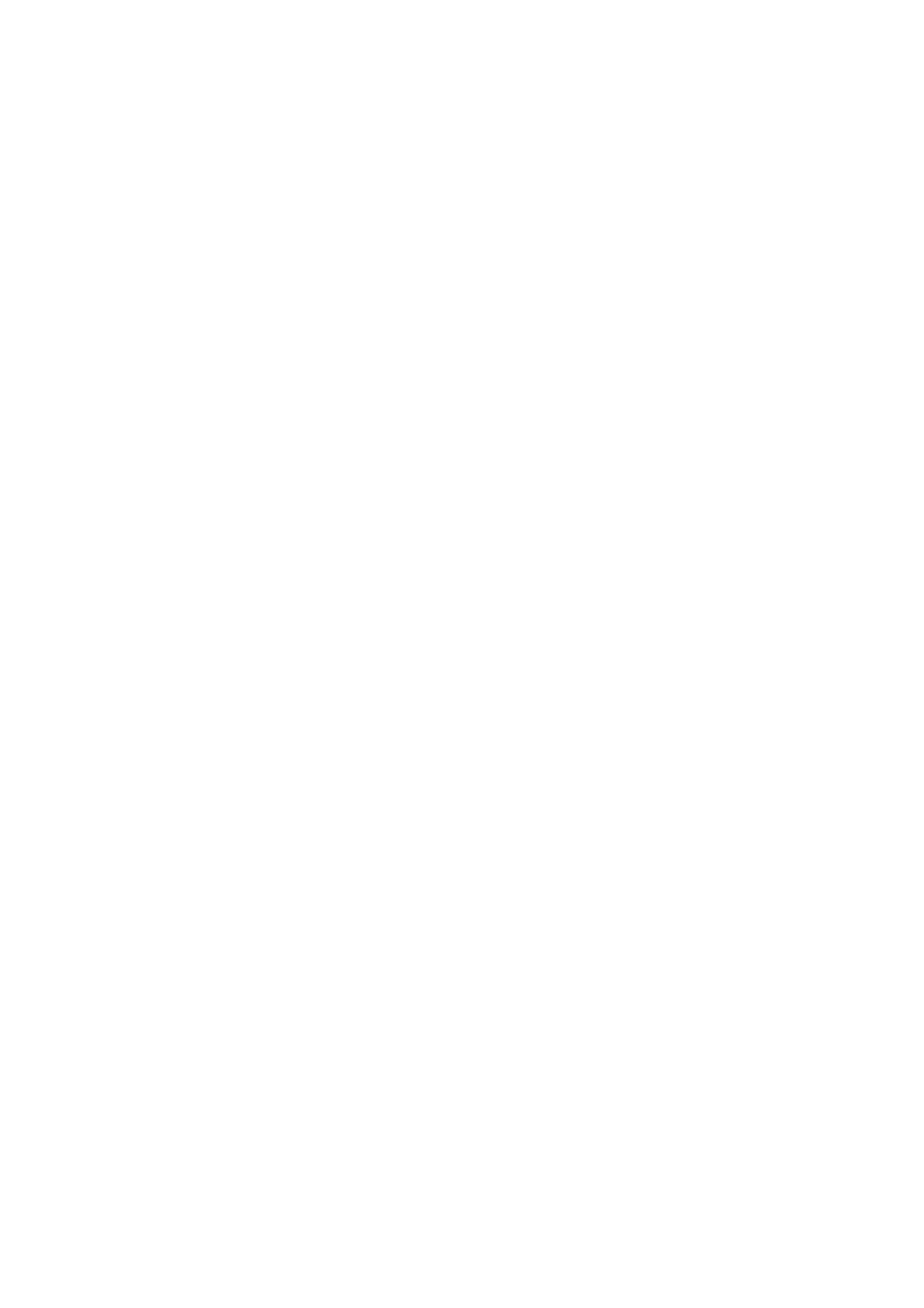## Contents

| $\mathbf{1}$   |                                                                           |  |  |
|----------------|---------------------------------------------------------------------------|--|--|
| 2              |                                                                           |  |  |
| 3              |                                                                           |  |  |
|                | 3.1                                                                       |  |  |
|                | 3.2                                                                       |  |  |
| $\overline{4}$ | Updates on issues that were previously considered through the meta-rules5 |  |  |
|                | 4.1                                                                       |  |  |
|                | 4.2                                                                       |  |  |
| 5              |                                                                           |  |  |
|                | 5.1                                                                       |  |  |
|                | 5.2                                                                       |  |  |
|                | 5.3                                                                       |  |  |
| 6              |                                                                           |  |  |
|                |                                                                           |  |  |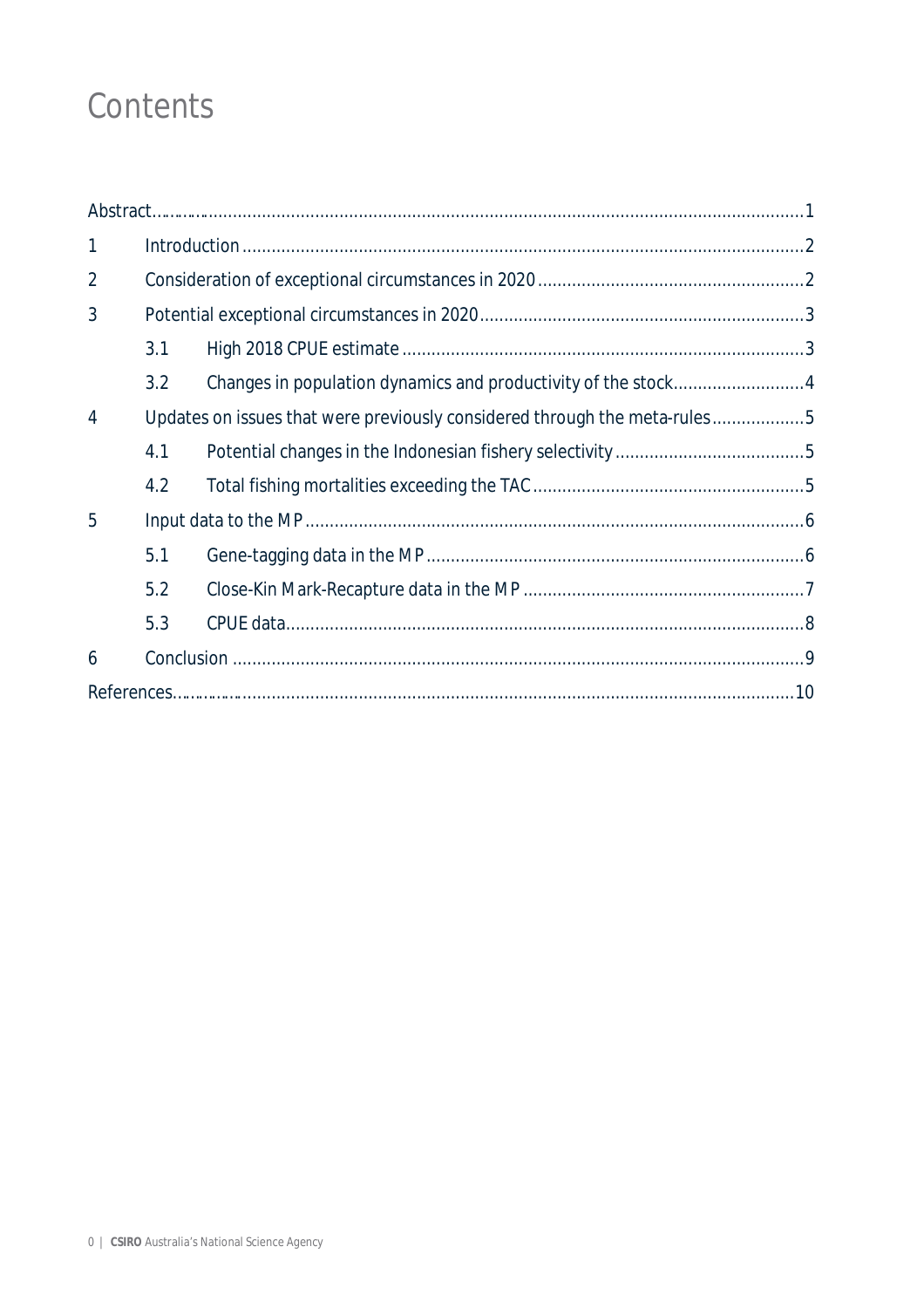## Abstract

The annual review of the CCSBT Management Procedure (MP) input data series, and stock and fishery indicators, is intended to identify conditions and/or circumstances that may represent a substantial departure from conditions under which the MP was tested, termed "exceptional circumstances", and where appropriate recommend action. In 2020, the ESC will use the new Cape Town Procedure to calculate the recommended TAC for the 2021-2023 TAC block. The planned timing for calculating the TAC was delayed by one year, from the meta-rules schedule, to allow an extra year in the workplan for final testing and adoption of the new MP.

An exceptional circumstance identified in 2019 was the very high CPUE estimate for the Japanese longline for 2018. Further examination of the data and standardisation in 2020 has identified predictions of high CPUE estimates from the standardisation model in areas without observed effort. The CPUE working group and OMMP meeting have reviewed this issue, to the extent possible with the time available, and determined that the CPUE standardisation needs further examination and testing of alternative standardisation methods. As an interim measure, a new CPUE series has been calculated for use in the 2020 stock assessment. The OMMP working group agreed that the CPUE standardisation adopted with the Cape Town MP will be used in running the MP in 2020. A new CPUE series and revised MP will need to be developed before the 2022 ESC to set the next TAC block (i.e. 2024-2026). The alternative CPUE series used in the stock assessment contributes to slight changes in our understanding of the stock population dynamics compared to the conditions under which the MP was tested.

The potential for total catches (member and non-member) to be greater than the TAC (either annually or over the 3-year quota block) has been examined, because this has triggered exceptional circumstances in the past. There is no evidence that this is an exceptional circumstance in 2020. The Cape Town Procedure has been designed to be robust to a level of unaccounted mortality (as part of the MP testing), and the Commission, has adopted a revised definition of attributable catches. These two actions have reduced the likelihood of additional catches or mortality negatively impacting on the SBT rebuilding plan and MP implementation on the proviso that plausible estimates of total catches remain less than that allowed for in the MP testing phase.

An exceptional circumstance identified and assessed in previous years, is the potential selectivity changes associated with a shift in size distribution towards small fish in the Indonesian spawning ground fishery since 2013. This issue has been resolved through provision of new data by Indonesia, and from the testing and tuning of the Cape Town Procedure using these data.

These issues, and their impacts, will need to be considered by the ESC and a process for action agreed, as appropriate.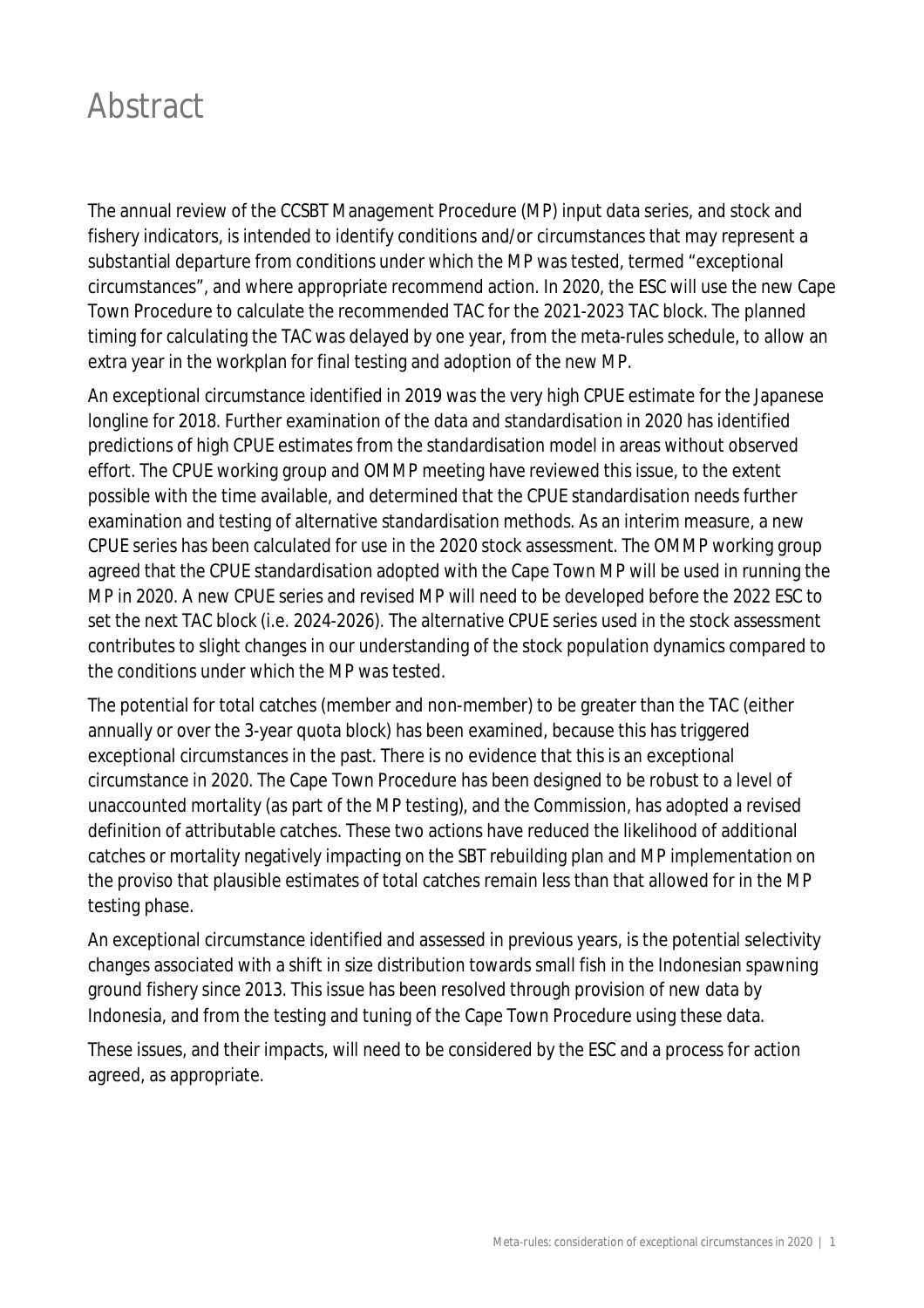## 1 Introduction

The SBT MP meta-rules' schedule of activities includes an annual process for identifying exceptional circumstances. Exceptional circumstances are events, or observations, that are outside the range for which the CCSBT MP was tested and, therefore, indicate that application of the total allowable catch (TAC) generated by the management procedure (MP) may be highly risky, or highly inappropriate.

The exceptional circumstances process under the meta-rules involves the following three steps:

1. Determining whether exceptional circumstances exist;

2. A "process for action" that examines the severity (and implications) of the exceptional circumstances for the operation of the MP, and the types of actions that may be considered;

3. "Guidelines for action" that determine how recommendations from the MP might be altered, if at all, based on the most recent reconditioning of the Operating Model (OM).

The meta-rules schedule of activities for implementation of the MP specifies frequency of TAC setting using the MP, stock assessment, MP review and the consideration of exceptional circumstances. The meta-rules provide a safety-net around the implementation of the MP and TAC recommendations, and transparency of decision making by the Commission.

The meta-rules have been revised in 2020 as part of the full specification of the Cape Town Procedure for adoption by the Commission (Anon. 2020a CCSBT-ESC/2008/10; Anon. 2020b).

### 2 Consideration of exceptional circumstances in 2020

The following items may represent exceptional circumstances in 2020:

- 1. The very high longline CPUE estimate in 2018 related to issues with the CPUE input series adopted as part of the MP;
- 2. Changes in estimates of the population dynamics and productivity of the stock in the 2020 stock assessment compared with the range of conditions used for testing the MP in 2019.

Issues that have triggered exceptional circumstances in the past (e.g. Preece et al., 2017), under the Bali Procedure, are revisited:

- 3. a potential selectivity change to small fish in the Indonesian fishery, and
- 4. potential total removals larger than the TAC recommended by the MP.

The input data to the Cape Town Procedure are also examined as these are important checks for operation of the MP.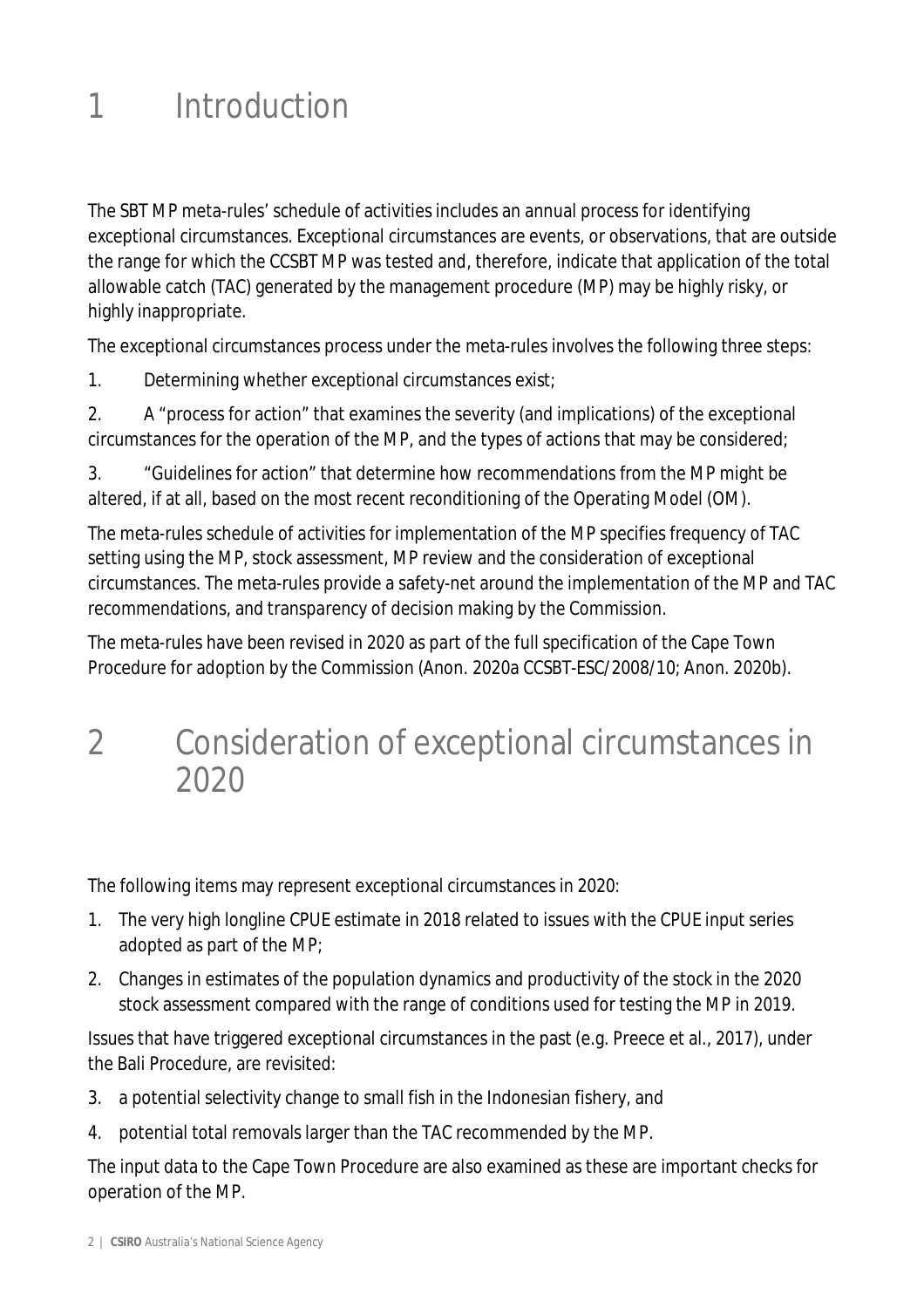## 3 Potential exceptional circumstances in 2020

### 3.1 High 2018 CPUE estimate

The 2019 ESC noted concerns with the very high CPUE estimate for 2018 in the Base CPUE series used when testing the candidate MPs (Anon., 2019). Further examination of CPUE models in 2020 by the CPUE working group, and in preparation for the OMMP technical meeting, identified that several very high CPUE values are predicted for unfished squares (strata) in the series used in the MP (Anon 2020b). Several alternative methods and models for CPUE estimation were examined by the CPUE working group and OMMP meeting 2020, for use in the stock assessment. All indices have shown a generally increasing positive trend in CPUE since 2007. The very high CPUE estimate for 2018 is not evident in the alternative series developed by the CPUE working group and reviewed by the OMMP. The issue with the Base CPUE triggers the next steps in the exceptional circumstances process: further evaluation of severity of the CPUE issue on MP performance and to determine whether any further action is required.

The Base CPUE series is the specified CPUE input data series for the Cape Town Procedure. The OMMP meeting agreed that because the Base CPUE series was used to test and tune the MP, that this series should continue to be used in 2020 for calculating the MP TAC recommendation. The OMMP group also noted that the MP testing included several CPUE specific robustness tests as part of a suite of mainly pessimistic future scenarios, and the MP was shown to be robust to these. This included a robustness test that omitted the high 2018 point in the CPUE series and the high aerial survey data point in 2016; both of which would act to reduce the influence of this strong year-class on short-term behaviour of the MP. The Cape Town Procedure did not show any signs of catastrophic behaviours for SSB or catches under these robustness scenarios, and had the best performance in terms of risks to biomass (best lower 5<sup>th</sup> percentile of SSB) and lowest probability of the need to decrease the TAC in the years following increases (which is undesirable for the fishery), relative to other candidate MPs (Anon 2019).

The contribution of the CPUE component in the MP to the TAC calculation was explored in Hillary et al. (2020a). Although CPUE has generally increased since 2007, the threshold level required for an increase in TAC for the CPUE component of the MP is not reached in 2020 (and the recent mean CPUE also does not fall below the lower threshold level that would require a decrease in TAC). The gene-tagging and close-kin mark-recapture (CKMR) components of the MP also do not meet the respective levels for an increase or decrease in the TAC. Therefore, the CPUE component of the MP is not affecting the TAC recommendation in 2020 and the severity of this exceptional circumstance is low.

The interim CPUE series that addresses the anomalous prediction issues associated with the Base CPUE series has been developed for use in the 2020 stock assessment (Anon., 2020b). The trend from this interim series is similar to the Base CPUE series, however, the high 2018 point is reduced, and the 2019 point is slightly more positive. If this interim CPUE series is used in the MP, it results in a small increase in TAC. However, as this series has not been subject to comprehensive testing and tuning of the MP, the OMMP agreed it cannot be used, as it is not possible at this stage to assess the wider robustness of an MP using this interim series (or alternatives that may be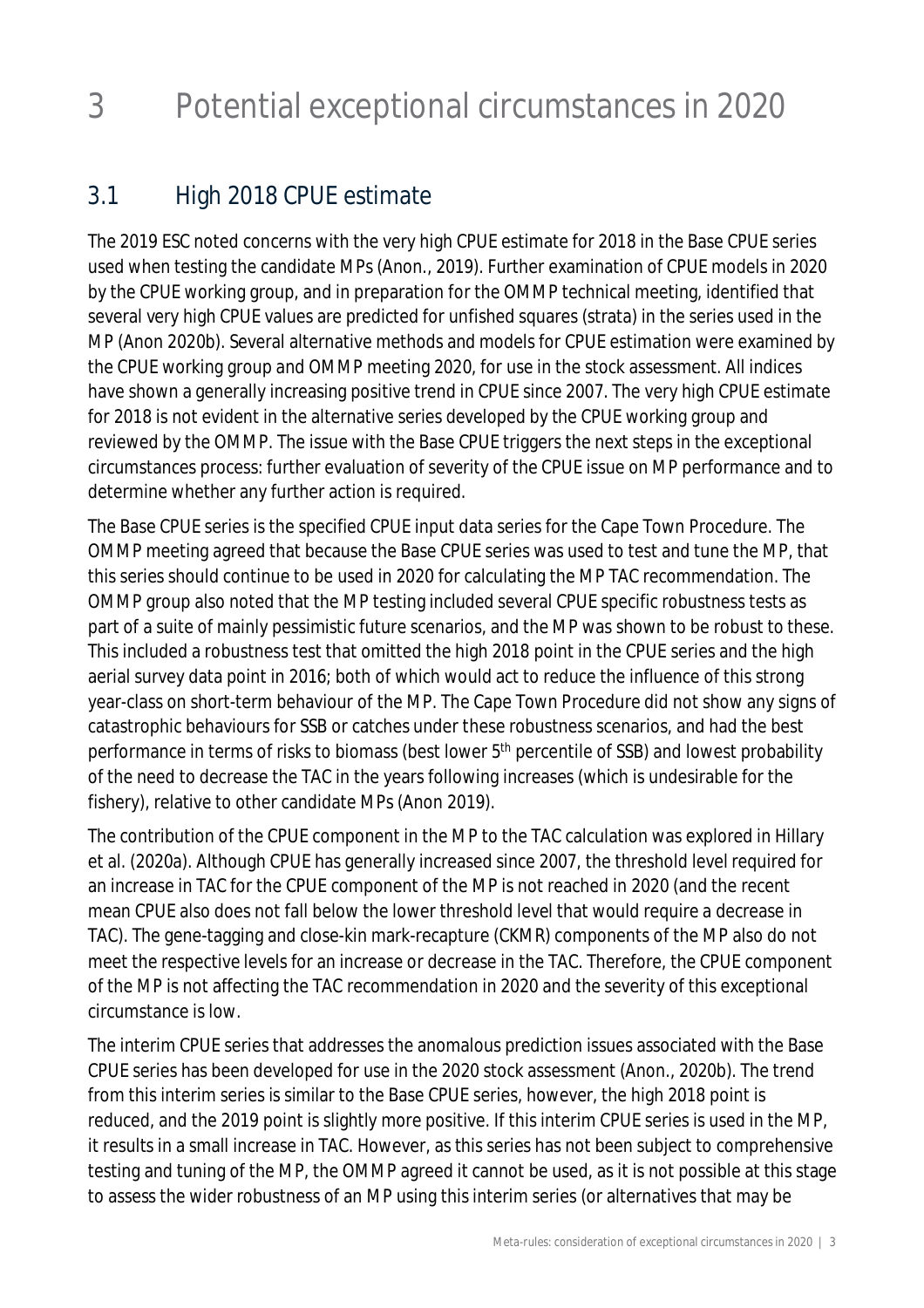developed). This exploratory calculation using the interim CPUE series in the MP demonstrates, however, that the Base CPUE TAC recommendation is relatively conservative and precautionary in comparison to a TAC derived from the CPUE series that is used in the 2020 stock assessment.

No immediate action on TAC is recommended, but action to resolve the CPUE issue and its use in the MP is needed. The OMMP agreed that further work is required inter-sessionally to comprehensively examine the spatial-temporal issues that contributed to the issue with the Base CPUE and develop a new CPUE series which can be used in the MP in the future (Anon., 2020b). At a minimum, this will include retuning of the Cape Town Procedure with the new CPUE series. This work on CPUE standardisation and revision of the MP will need to be completed in time for the 2022 ESC, when the MP is next scheduled to be run to recommend the TAC block for 2024-2026. This recommended action should resolve the issue in time for the next TAC decision.

In summary, the issue with the Base CPUE standardisation has been explored, to the extent possible in the time available in 2020 and is of concern. The severity of this exceptional circumstance on the operation of the MP this year is low, as the CPUE component of the MP TAC calculation has the same effect on TAC calculation as the other two components (gene-tagging and CKMR) and, therefore, does not affect the TAC recommendation in 2020. No action is suggested to change the recommended TAC from the Cape Town Procedure, however, action over the next two years is required, to examine standardisation methods to address the issues with the CPUE, develop a new series to include in the MP, and then revise and re-tuned MP with a new CPUE series, by 2022.

### 3.2 Changes in population dynamics and productivity of the stock

There are no substantial changes in our knowledge and understanding of the SBT population dynamics compared to the OM conditioning used to test and tune the Cape Town Procedure in 2019. The 2020 stock assessment (Hillary et al., 2020b) indicates that there is a small difference in the projected rebuilding timeframe for the stock compared with the 2019 OMs. The 2020 stock assessment indicates a slightly slower rebuilding to the target SSB level (reached in 2037 rather than 2035). The difference has occurred because of changes to the reference set of models for the stock assessment compared to the OMs used in 2019 for MP testing (e.g. a different range of steepness values), updated data and the change to the CPUE series being used in the OMs for the stock assessment. This rate of stock size increase is well within the range explored in the robustness testing of the MP.

We note that the changes to the OMs used for the stock assessment do not affect the operation of the MP. Rather, they are reviewed to determine whether the current understanding of status and dynamics of the stock/fishery are substantively different from those under-which the MP was tested and tuned. We also note that this difference in population dynamics will be resolved through the development of a new CPUE series and re-testing and re-tuning of the MP over the next two years (to address the CPUE issue reviewed above), as the MP will be re-tuned to meet the rebuilding objective. No changes are recommended for the current MP derived TAC, but action to test and re-tune the MP using a new CPUE series is suggested to be completed before 2022.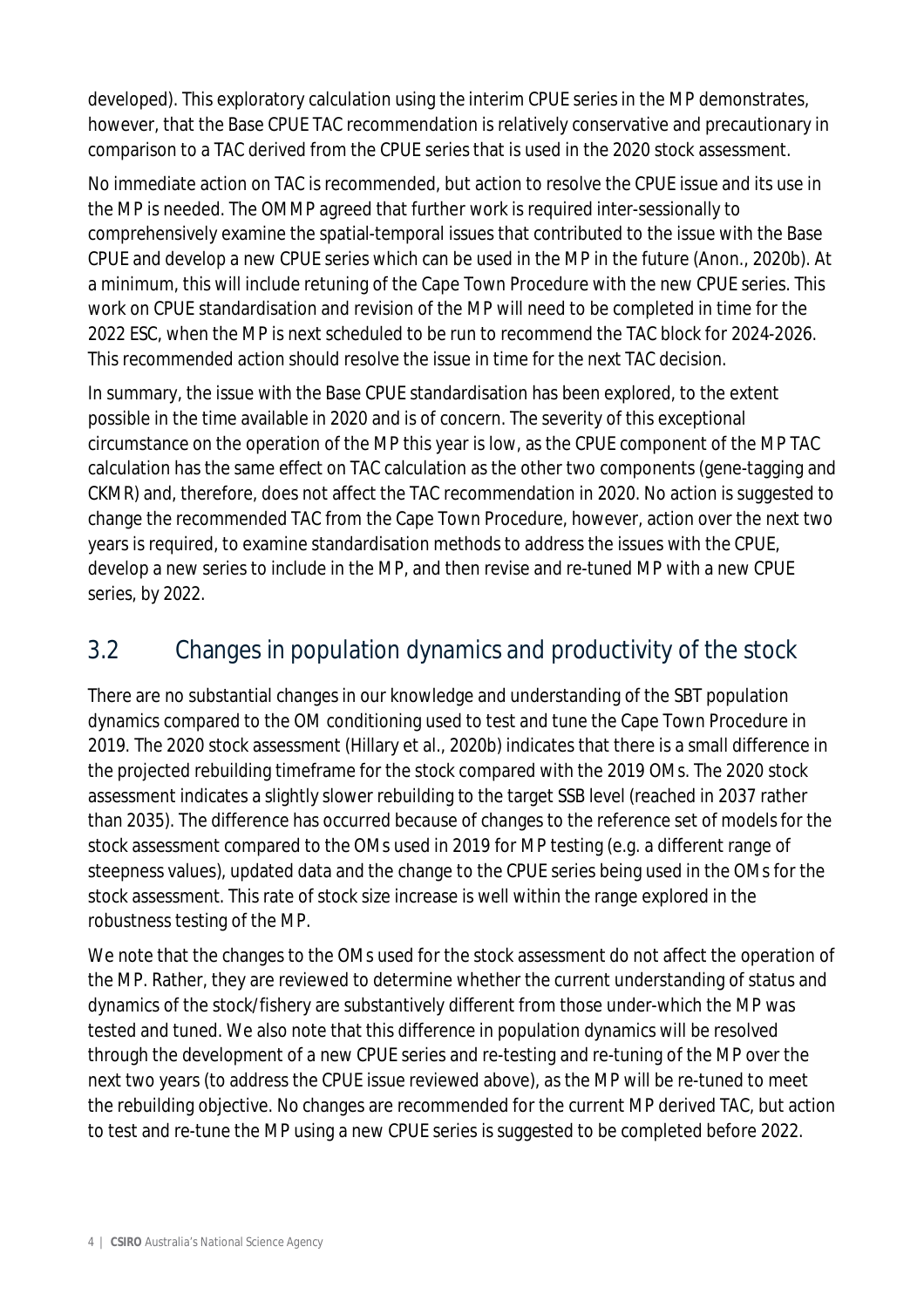### 4 Updates on issues that were previously considered through the meta-rules

### 4.1 Potential changes in the Indonesian fishery selectivity

Commencing in 2013, unusually large numbers of small fish, relatively to previous years, have been recorded in the Indonesian catch monitoring data from Benoa, Bali (see Sulistyaningsih et al., 2018; 2020; Fahmi et al., 2019). There was concern that this may have reflected a change in selectivity in the Indonesian fishery after the Bali Procedure was adopted. Fahmi et al. (2019) subsequently identified whether the fish came from statistical area 1 (spawning ground) or 2 (to the south of area 1) for the seasons since 2015/16. Updated data were provided for 2015-16 to 2018-19 and only data on catches from statistical area 1, where >70% of the vessel track is in Area 1, have been included in the age and length data analysis. Small fish detected in 2013/14 appear as a mode in subsequent years, and this mode has now combined with catches of older fish (Sulistyaningsih et al., 2020). Sulistyaningsih et al. (2020) report that in the most recent two seasons that the proportion of small SBT has decreased and the mean length of SBT has increased.

These data were used in the OMS used for testing the new MP in 2019, and therefore the selectivity assumed in the testing MP performance is consistent with the current assessment models and the issue is resolved. We also note that these data are not used directly in the MP and, therefore, do not directly influence its operation.

### 4.2 Total fishing mortalities exceeding the TAC

Previous concerns regarding catches in excess of the recommended TAC have been addressed in several ways by the Commission, as these catches had the potential to undermine the rebuilding of the stock under the Bali Procedure, if they were occurring (Anon 2014). The Commission has developed an agreed definition of attributable catch to account for all sources of mortality from members, and the new Cape Town Procedure has been designed to be robust to uncertainty in unreported catches – up to a certain level. Reported catches by members have not exceeded the TAC since the 2015 fishing season (Anon, 2020c). The ESC agreed that an unaccounted mortality scenario ('UAM1', consisting of up to 1000t of small fish and 1000t of big fish) would be included in the base set of OMss used for testing and tuning candidate MPs. This mechanism is intended to improve the robustness of the new MP to uncertainty in total catches and, ideally, avoid the triggering of exceptional circumstances due to this uncertainty in the future.

The ESC members have continued to refine approaches to estimate potential unreported catches by non-members (e.g. Edwards et al., 2020; 2019) through the evaluation of areas fished by nonmembers (using effort reported to RFMOs other than CCSBT) and the corresponding catch rates by CCSBT members in those areas and times to characterise targeted and by-catch fishing for SBT. We note that the estimates of catches derived from this method are 'potential' catches and there has not been recent evidence provided to the ESC to demonstrate directly that these catches have been taken. The recent estimates using a "targeted" or "bycatch" catch rate are lower than the level of unaccounted mortality incorporated into the OMs for tuning and testing of the Cape Town Procedure and therefore the MP is robust to these potential levels of unaccounted mortality.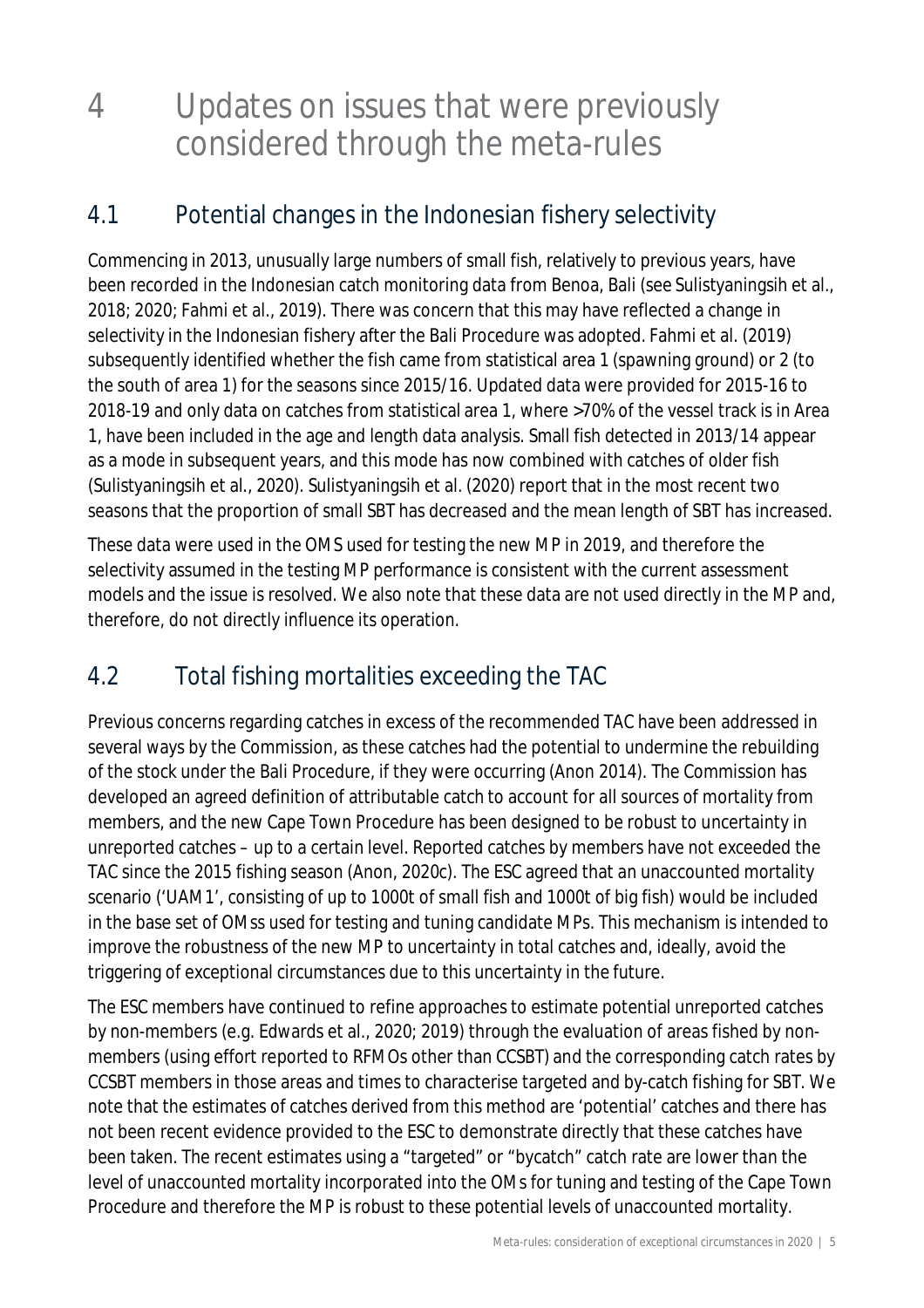## 5 Input data to the MP

### 5.1 Gene-tagging data in the MP

The gene-tagging program was developed and adopted as a recruitment monitoring program that provides absolute abundance of 2-year-old fish in the year of tagging for use in the MP. A pilot study was successfully completed between 2016-2018 (Preece et al., 2018) and the program is now ongoing. Three abundance estimates (of the age 2 cohorts from 2016, 2017 and 2018) from the gene-tagging program have been submitted through the CCSBT scientific data exchange (Preece et al., 2020) and incorporated into the stock assessment for the first time in 2020.

We have examined whether the 2018 estimate is within the expected range of estimates from the 2019 OMs used for testing the MP, as the 2018 estimate was not used in conditioning of the OMs in 2019. The 2016 and 2017 estimates cannot be compared in this way because they were included in the conditioning. Figure 1 shows the age-2 estimates from the 2019 OM (pink), and the age-2 estimates calculated from the stock-recruitment relationship (green). The 2018 age-2 estimates in the OM are mainly informed by the recent mean recruitment estimates. The 2018 estimate is below the recent recruitment trend, with overlap in the confidence interval (CI). Figure 2 shows the recent range of age-2 estimates from the 2020 preliminary reconditioning of the OM using all the gene-tagging data, the stock-recruitment estimates (at age 2) and the 2016-2018 gene-tagging estimates. The gene-tagging estimates of age 2 abundance are within the range of estimates from the OMs (Anon 2020b).The MP has been designed to be robust to low recruitment, and we note that the 2016-2018 gene-tagging estimates are well above the OM age 2 estimates in 2002-2004 (Figure 2; Anon., 2020b) which correspond with the very low recruitment observed in 2000-2002 (Hillary et al., 2020b).

**Figure 1 The gene-tagging age-2 abundance estimate for 2018 (blue) and corresponding age-2 predicted estimates from the 2019 OM when GT2018 was not included in conditioning (pink) and age-2 estimates predicted from the stock-recruitment function (OM-(S-R), green).**

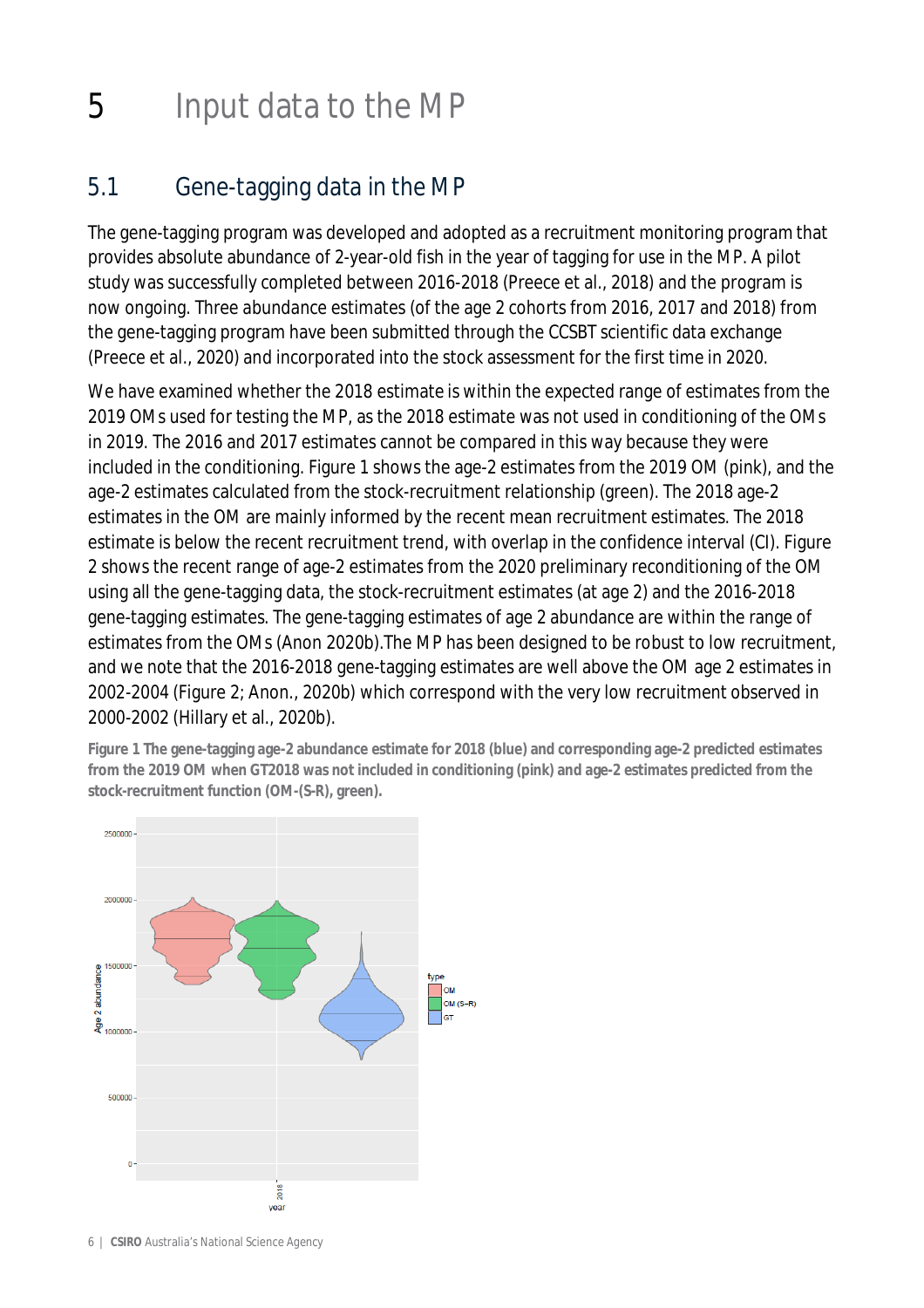**Figure 2 Comparison of gene-tagging age-2 abundance estimates (blue) and recent age-2 estimates from the 2020 preliminary reconditioning of the OM (red) and those predicted from the stock-recruitment function (OM-(S-R)) (green).**



### 5.2 Close-Kin Mark-Recapture data in the MP

Similarly, the CKMR estimates are not considered to be unusual or outside the range predicted by the operating models used for testing the MP. Figure 3 shows the predicted 2020 CKMR data from the 2019 conditioned OMs (Hillary et al., 2019) and the observed data. The observed and predicted estimates are POPs aggregated by juvenile cohort (a) and adult capture age (b), and HSPs aggregated by the initial cohort level (c). The observed data fall within the range of model estimates used in MP testing in 2019.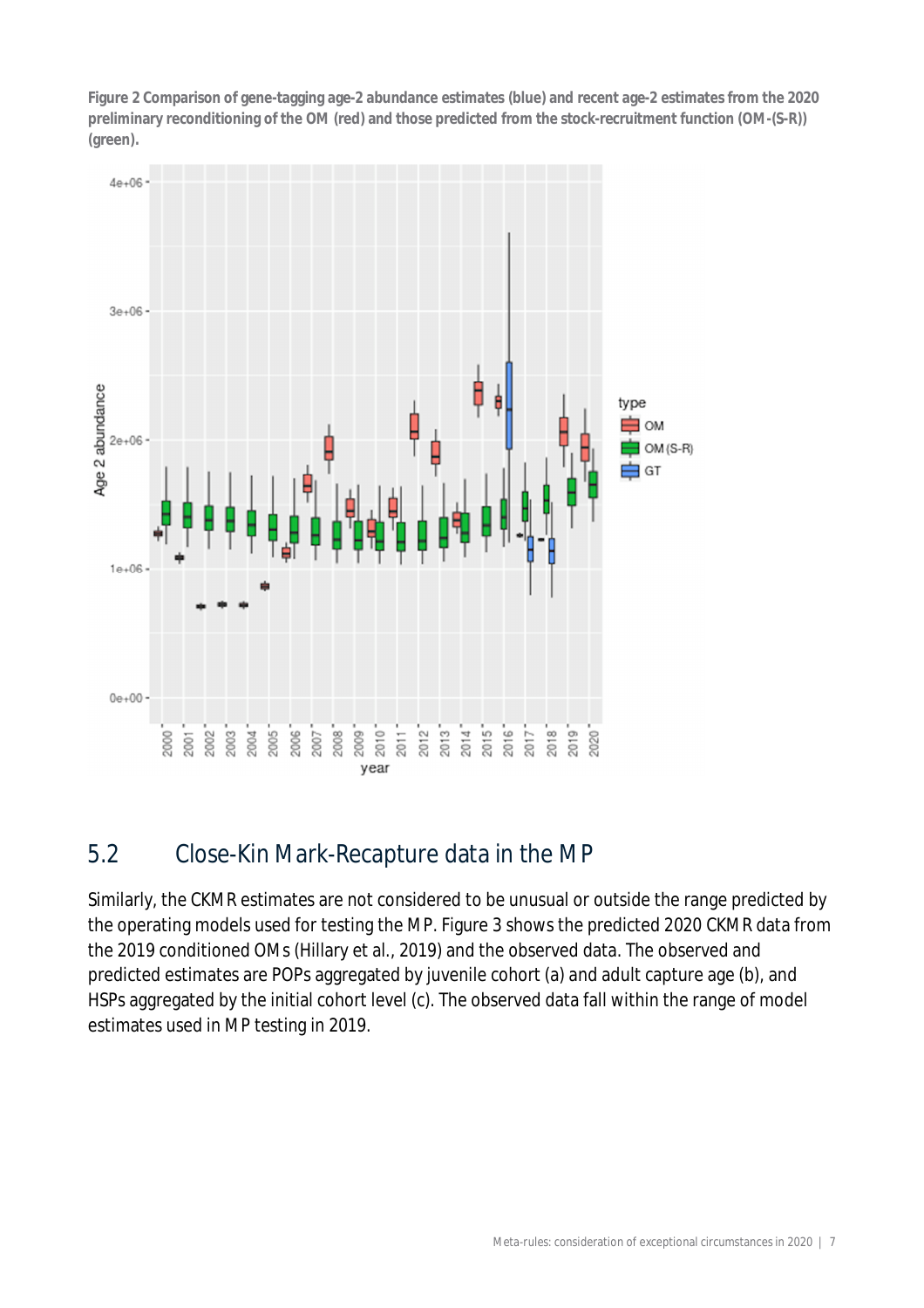**Figure 3 The observed (magenta dots) and predicted estimates (blue lines, median and range) are POPs aggregated by juvenile cohort (a) and adult capture age (b), and HSPs aggregated by the initial cohort level (c).**



### 5.3 CPUE data

The CPUE data is used directly in the MP, and issues identified and recommended actions are described in sections 3.1 and 3.2.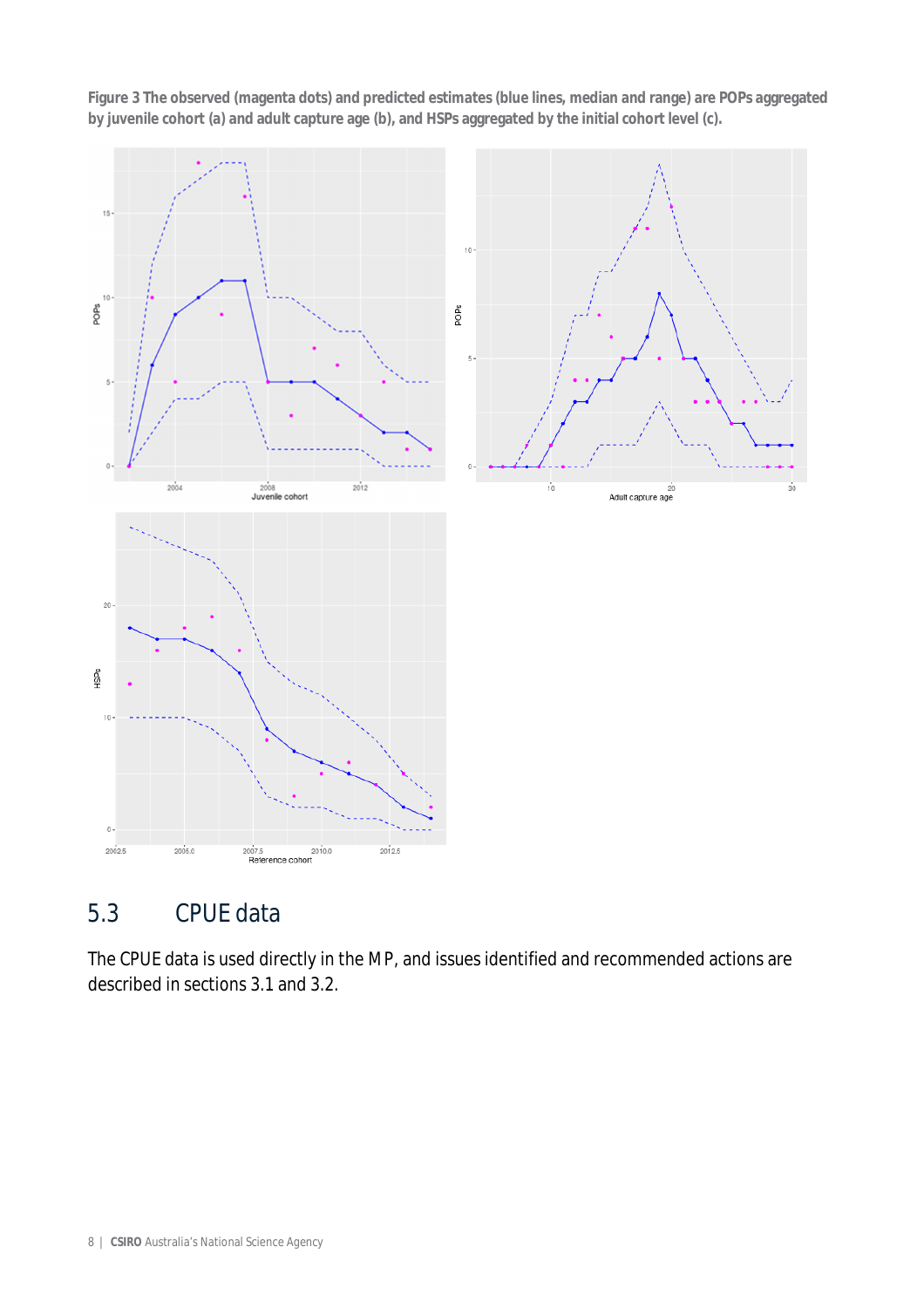## 6 Conclusion

In considering the potential for exceptional circumstances, we have examined whether: 1) the inputs to the MP are affected, 2) the population dynamics are potentially significantly different from those for which the MP was tested (as defined by the 2019 Reference and Robustness sets of OMs), 3) the fishery or fishing operations have changed substantially, 4) total removals are greater than the MP's recommended TACs, and 5) if there are likely to be impacts on the performance of the SBT rebuilding plan as a result.

The events are considered individually, however, the implications of the combination of events for the performance of the MP and the ability of the ESC to provide robust advice on the status and trends of the stock should also be considered. It is possible that additional exceptional circumstances may also be identified at the ESC's annual review of stock and fishery indicators.

In summary:

- 1. The high 2018 CPUE data point in the Base CPUE series is of concern, and the recommended action is to work on a new CPUE series in time for review and retuning of the MP before the TAC recommendation for 2024-2026 quota block in 2022. The review of performance of the adopted MP will need to be reconsidered when a new CPUE standardisation is agreed for use in the MP prior to the 2022 ESC.
- 2. Small changes in the estimates of the population dynamics in the reconditioned operating models for the 2020 stock assessment do not affect running of the MP or the recommendation for the 2021-2023 TAC.
- 3. The impacts of catches above the recommended TAC have been effectively dealt with by the Commission. Members have a common definition for accounting for attributable catches, and the MP TAC recommendations are robust to a level of non-cooperating non-member catches.
- 4. The potential change in selectivity in the Indonesian fishery in the models has been resolved. New data have been provided for 2015-16 to 2018-19 to identify which fish were caught in statistical area 1 and the MP has been tested and tuned using operating models that included the updated data in 2019.

Based on this review, no change is recommended for the 2020 TAC.

The meta-rules process has provided a schedule of activities for the implementation and review of performance of the MP. The thorough and systematic annual examination of exceptional circumstances assists the ESC to provide transparent and clearly reasoned TAC recommendations to the Commission in the context of the objectives of the MP and the conditions under which it was tested.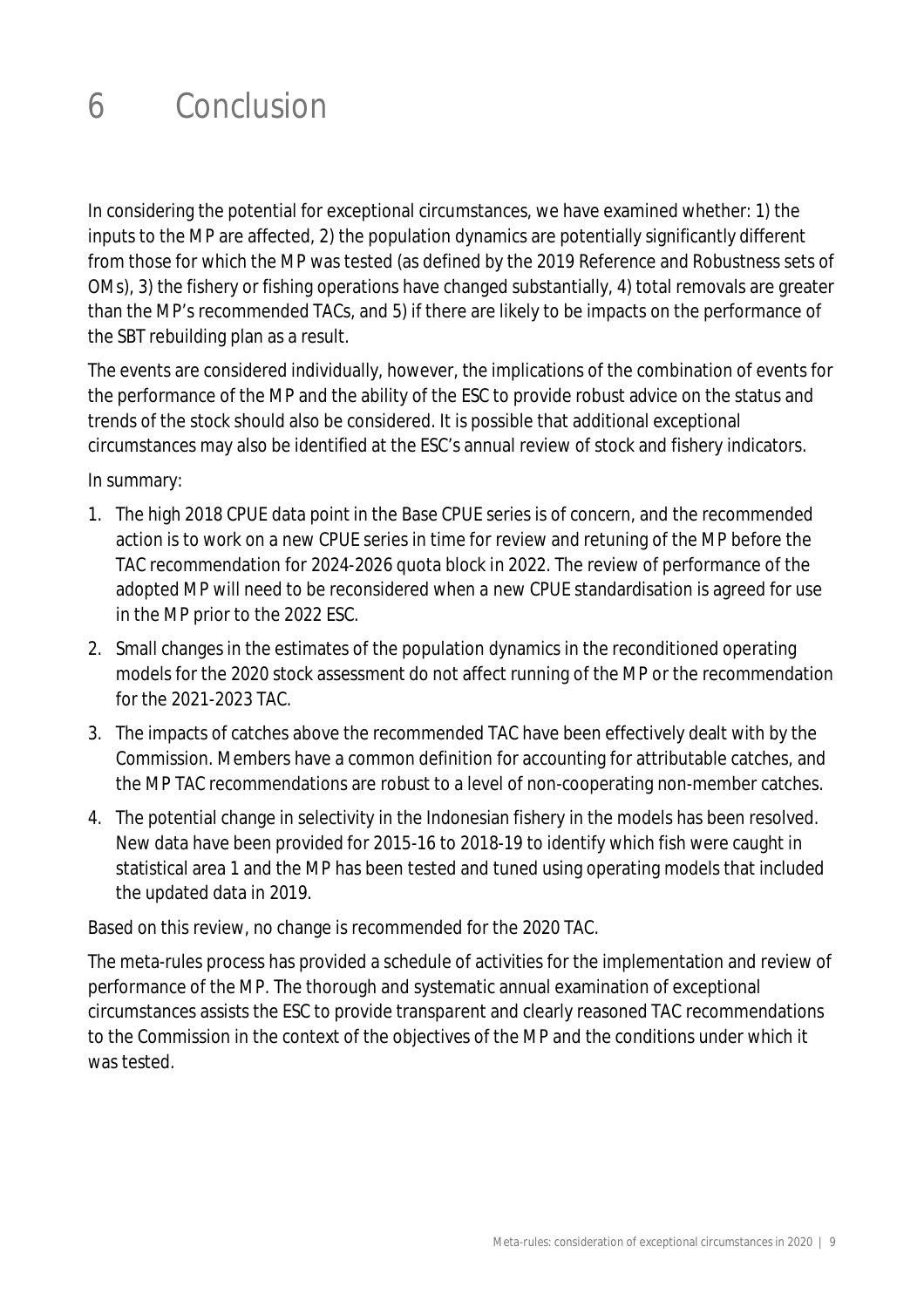### References

- Anon. 2014. Report of the Nineteenth Meeting of the Scientific Committee, 6 September 2014, Auckland, New Zealand
- Anon. 2019. Report of the Twenty Fourth Meeting of the Scientific Committee, 7 September 2019, Cape Town, South Africa
- Anon. 2020a. The Cape Town Procedure specification. CCSBT-ESC/2008/10
- Anon. 2020b. Report of the Eleventh Operating Model and Management Procedure Technical Group, 15 – 19, 22 and 24 June 2020
- Anon. 2020c. Secretariat Review of Catches. CCSBT-ESC/2008/04
- Edwards C, Parsa M, Williams A, Hoyle S. 2019. Estimates of SBT catch by CCSBT non-cooperating non-member states between 2007 and 2017. CCSBT-ESC/1909/33.
- Edwards C, Parsa M, Williams A, Hoyle S. 2020. Estimates of SBT catch by CCSBT non-cooperating non-member states between 2007 and 2017. CCSBT-OMMP/2006/04.
- Fahmi Z, Mardi S, Setyadji B. 2019. Preliminary investigation of SBT catches in spawning area from Indonesia fleets. CCSBT-ESC/1909/38
- Hillary RM, Preece AL, Davies CR. 2019. Performance of a revised candidate MP using all 3 input data sources. CCSBT-ESC/1909/16
- Hillary RM, Preece AL, Davies CR. 2020a. Running the Cape Town Procedure for 2020. CCSBT-OMMP/2006/08
- Hillary RM, Preece AL, Davies CR, Takahashi N and Itoh T. 2020b. The 2020 assessment of stock status. CCSBT-ESC/2008/12.
- Preece AL, Davies CR, Hillary RM. 2017. Meta-rules and exceptional circumstances considerations. CCSBT-ESC/1709/15.
- Preece AL, Davies CR, Hillary RM. 2018a. Meta-rules and exceptional circumstances considerations. CCSBT-ESC/1809/18
- Preece AL, Eveson JP, Bradford RW, Grewe PM, Aulich J, Lansdell M, Davies CR, Cooper S, Hartog J, Farley JH, Bravington MV, Clear NP. 2018. Final report: The Pilot SBT Gene-tagging Project. CCSBT-ESC/1809/8.
- Preece AL, Eveson JP, Grewe PM, Bradford RW, Clear NP Aulich J, Lansdell M, Cooper S, Hartog J. 2020. The 2018 SBT gene tagging program. CCSBT-OMMP/2006/05
- Sulistyaningsih R, Farley J, Proctor C. 2018. Update on the length and age distribution of SBT in the Indonesian longline catch. CCSBT-ESC/1809/9.
- Sulistyaningsih R,, Proctor C, Farley J. 2020. Update on the length and age distribution of SBT in the Indonesian longline catch. CCSBT-ESC/2008/8.